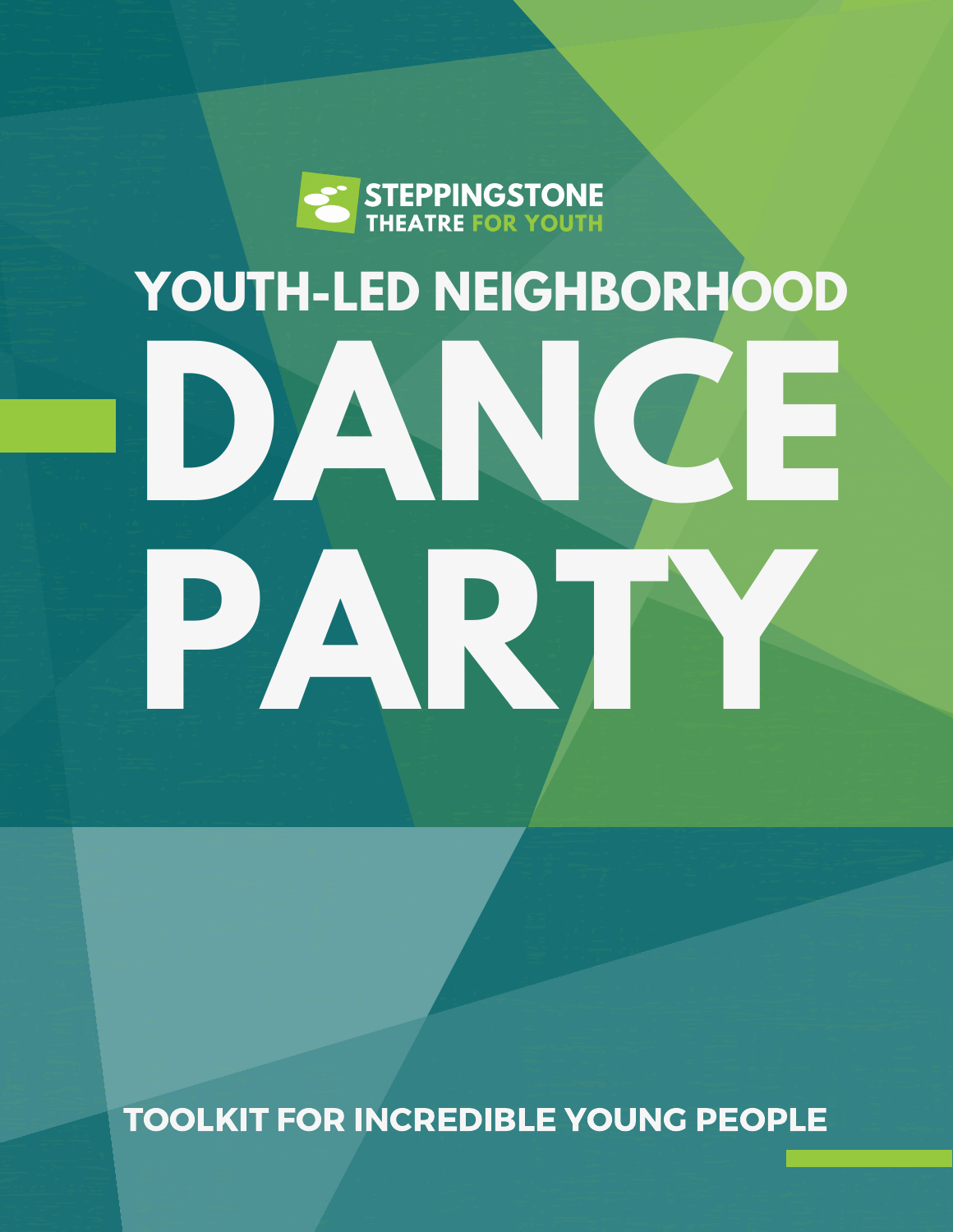

## **HEY YOUNG ARTIST!**

We see you out there perfecting your Tik Tok dance moves! Bring those skills to your neighborhood by planning a socially-distanced Neighborhood Dance Party.

This toolkit, some friends, and the supplies on the next page are all that you need to bring a bomb-diggity dance party to your neighborhood.

Remember: the adults in your world can support you, but

#### **you are in charge.**

Let's do this.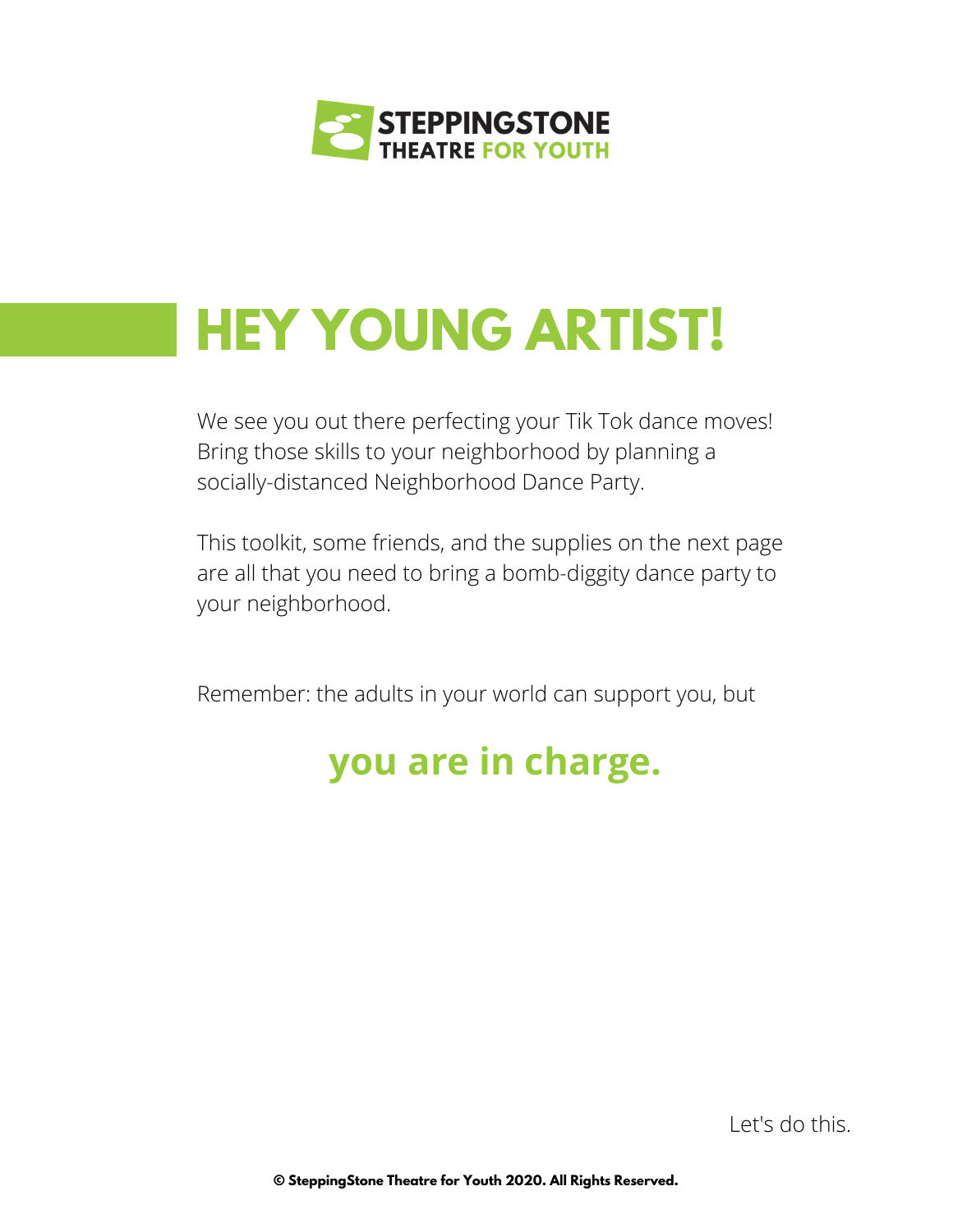

# **HERE'S WHAT YOU NEED**



Plan your event 2-3 weeks in advance. Requires about 4-6 hours of organizing by youth leaders.

Two (2) or more young people who want to unite their neighborhoods in a joyful, interactive event.



A SPEAKER or way to play music (phone, tablet, computer)

A printed version of THIS TOOLKIT or blank paper

A way to market your event (flyers, chalk, social media event page).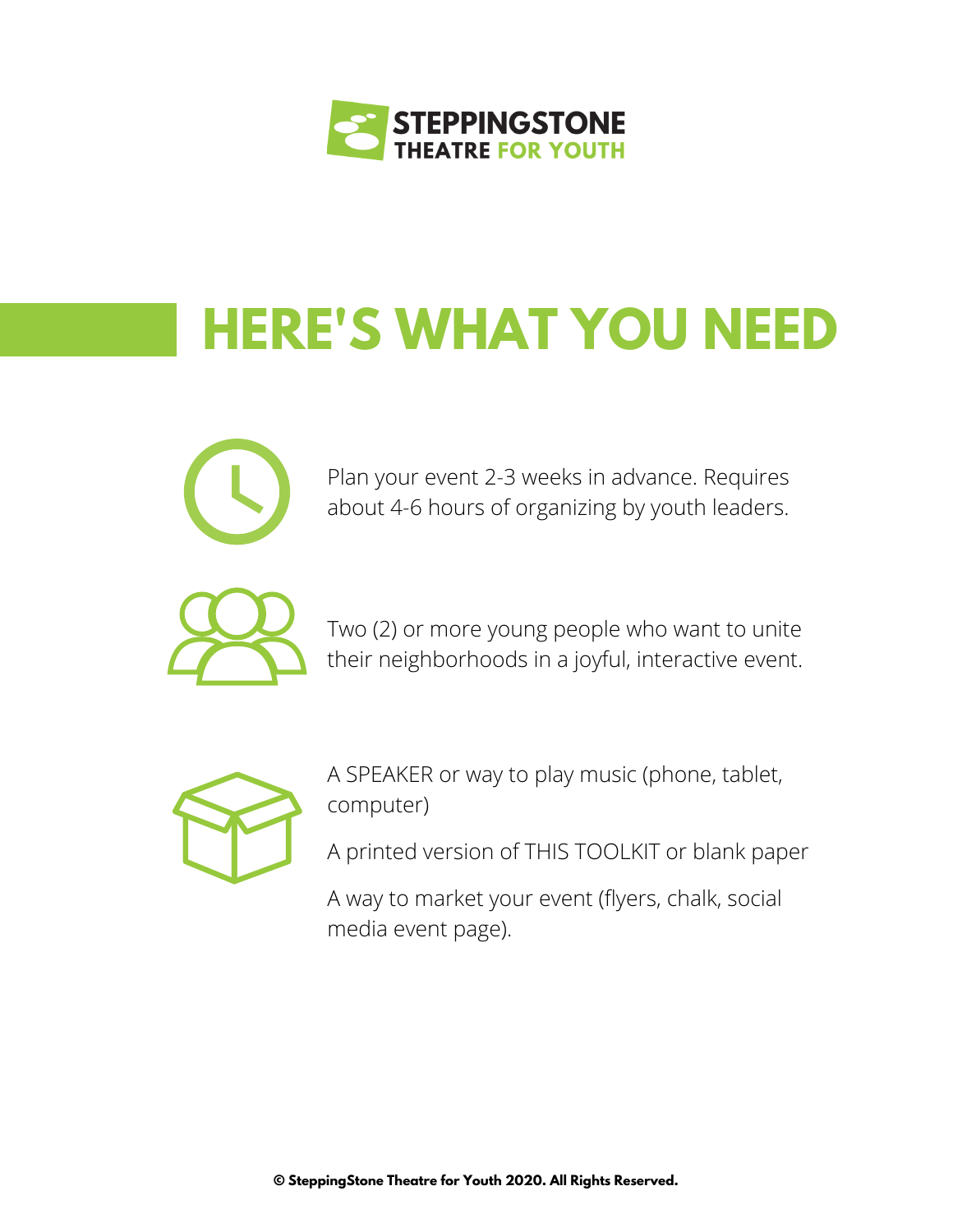

#### **ASSEMBLE A TEAM**



Gather young people you know via text, email, phone or knock on doors (at a safe distance).

Set specific place and time to meet.

#### **MEETING DATE & TIME**



**NDP PLANNING CREW**

|  |  |  | 1. 2. 3.                                                                                                                                                                                                                                                                                                                                                                                                                           |  |
|--|--|--|------------------------------------------------------------------------------------------------------------------------------------------------------------------------------------------------------------------------------------------------------------------------------------------------------------------------------------------------------------------------------------------------------------------------------------|--|
|  |  |  | $\begin{array}{ccc} \mathbf{1} & \mathbf{1} & \mathbf{1} & \mathbf{1} & \mathbf{1} & \mathbf{1} & \mathbf{1} & \mathbf{1} & \mathbf{1} & \mathbf{1} & \mathbf{1} & \mathbf{1} & \mathbf{1} & \mathbf{1} & \mathbf{1} & \mathbf{1} & \mathbf{1} & \mathbf{1} & \mathbf{1} & \mathbf{1} & \mathbf{1} & \mathbf{1} & \mathbf{1} & \mathbf{1} & \mathbf{1} & \mathbf{1} & \mathbf{1} & \mathbf{1} & \mathbf{1} & \mathbf{1} & \mathbf$ |  |
|  |  |  |                                                                                                                                                                                                                                                                                                                                                                                                                                    |  |
|  |  |  | _ _ _ _ _ _ _ _ _ _ _                                                                                                                                                                                                                                                                                                                                                                                                              |  |

**© SteppingStone Theatre for Youth 2020. All Rights Reserved.**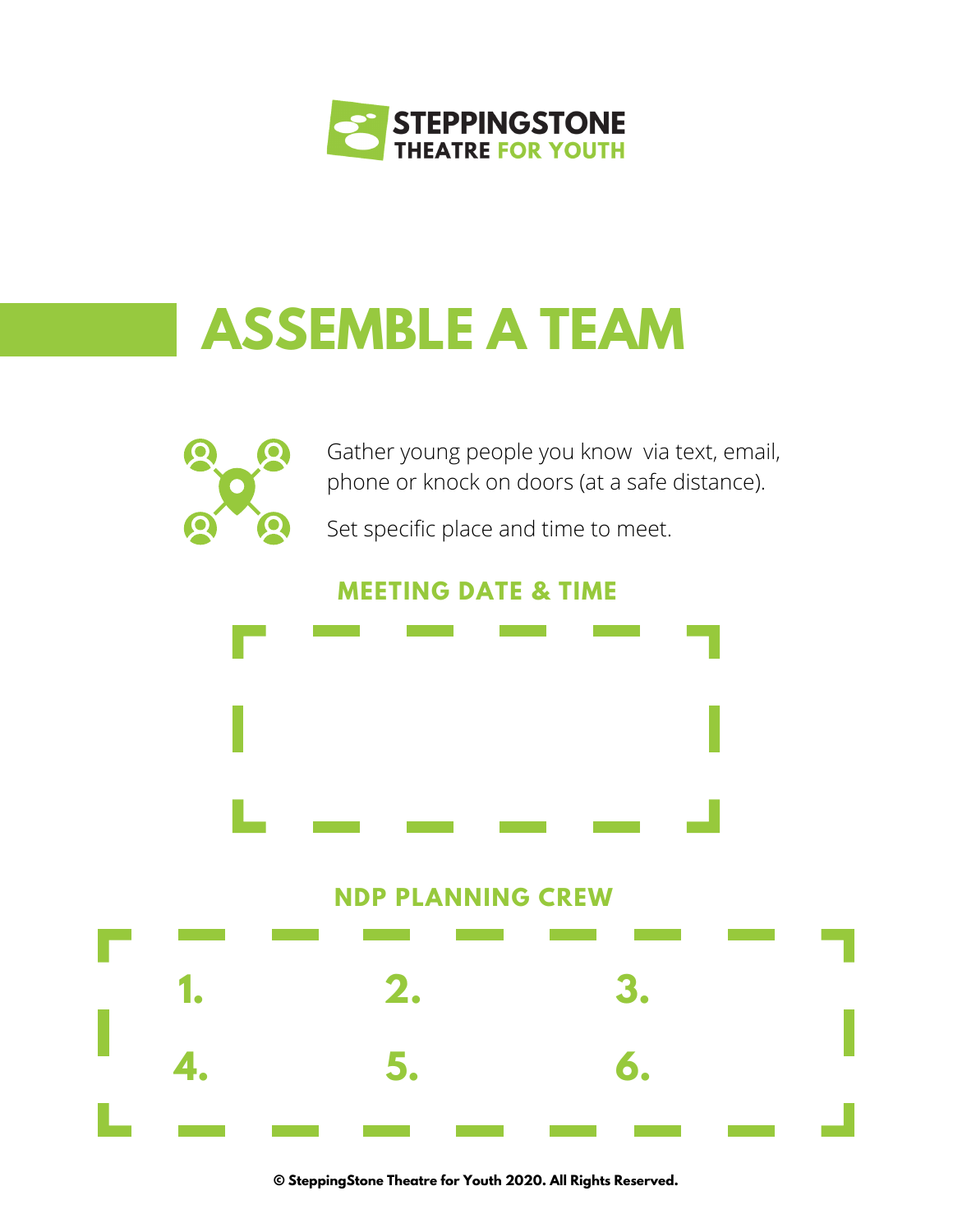

### **PLAN THE EVENT**

Gather in a socially distanced circle so everybody can hear and see each other. Then get down to business. Set your:



Things to consider:

- 2 hours is a great length of time for your NDP!
- What makes the most sense for your neighborhood: Alleyway or parking lot? - Front yards or driveways? Courtyard or boulevard?
- Is your gathering place accessible to all bodies and abilities?



**© SteppingStone Theatre for Youth 2020. All Rights Reserved.**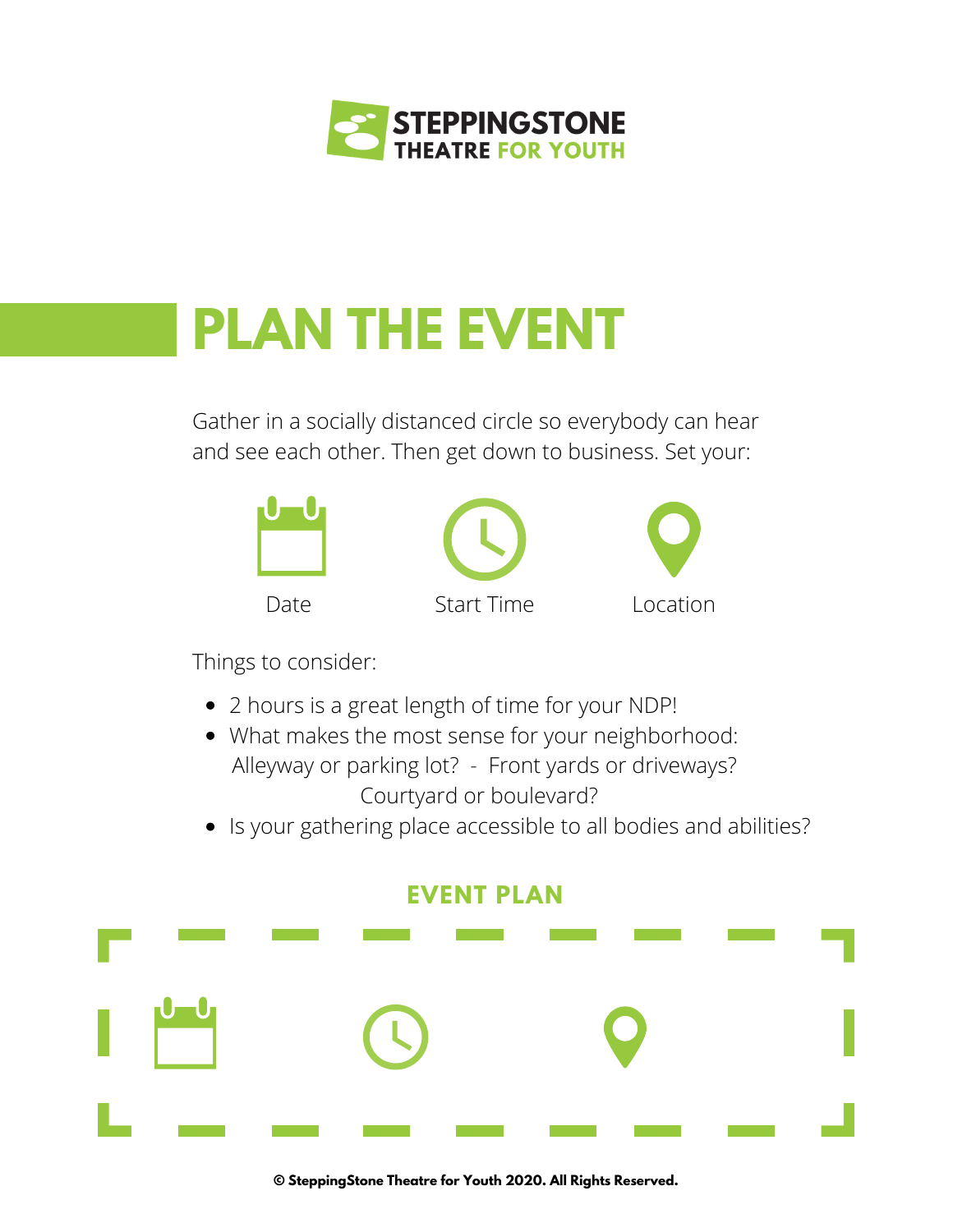

#### **GET READY**



Create invites, flyers (there's a printable one in this toolkit), a social media event, or chalk messages in your neighborhood.

Find or borrow a Bluetooth speaker.

Create a starter playlist on a free music app like Spotify. Include different types of music: show tunes, disco, country, kids bop (hello, baby shark), classical, hip-hop.



**© SteppingStone Theatre for Youth 2020. All Rights Reserved.**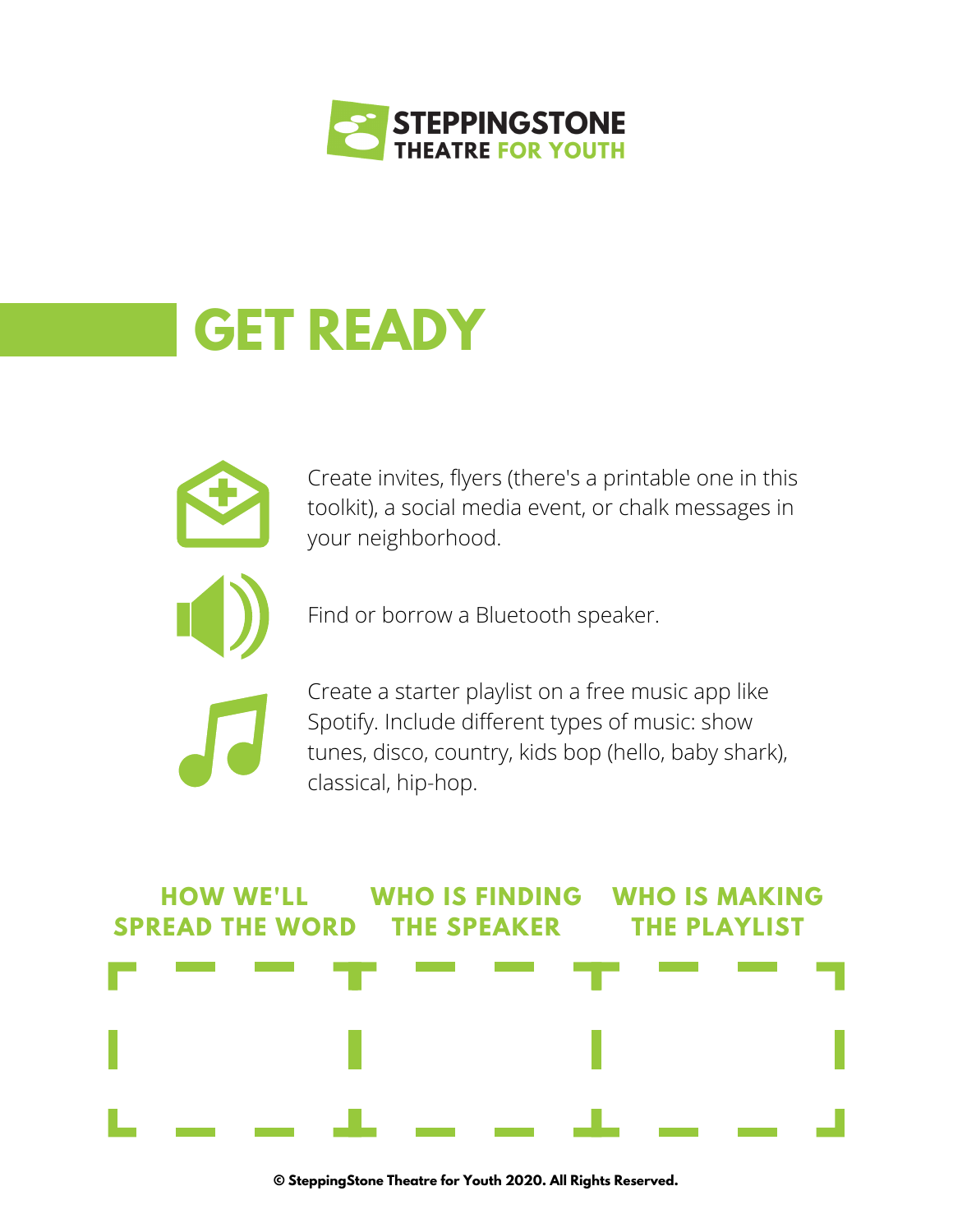

# **ADDITIONAL OPTIONS**

So, your NDP is going to slap, but here are some additional things that you can consider:

**Raise awareness** around a cause or social justice issue like:

- BLACK LIVES MATTER
- Climate Change
- VOTE

**Raise money** or accept donations for a local charity or

#### organization.

*Need ideas? Look at a [Google](https://www.google.com/maps) Map of your neighborhood for local orgs. Or check out this resource on MN orgs: <https://smartgivers.org/organizations/>*

**Theme your NDP**. Underwater, 90's, neon, glow-in-thedark...the possibilities are endless. It's a good idea to include this info on your flyer so people can come prepared!

**HERE'S WHAT WE'RE ADDING**

**© SteppingStone Theatre for Youth 2020. All Rights Reserved.**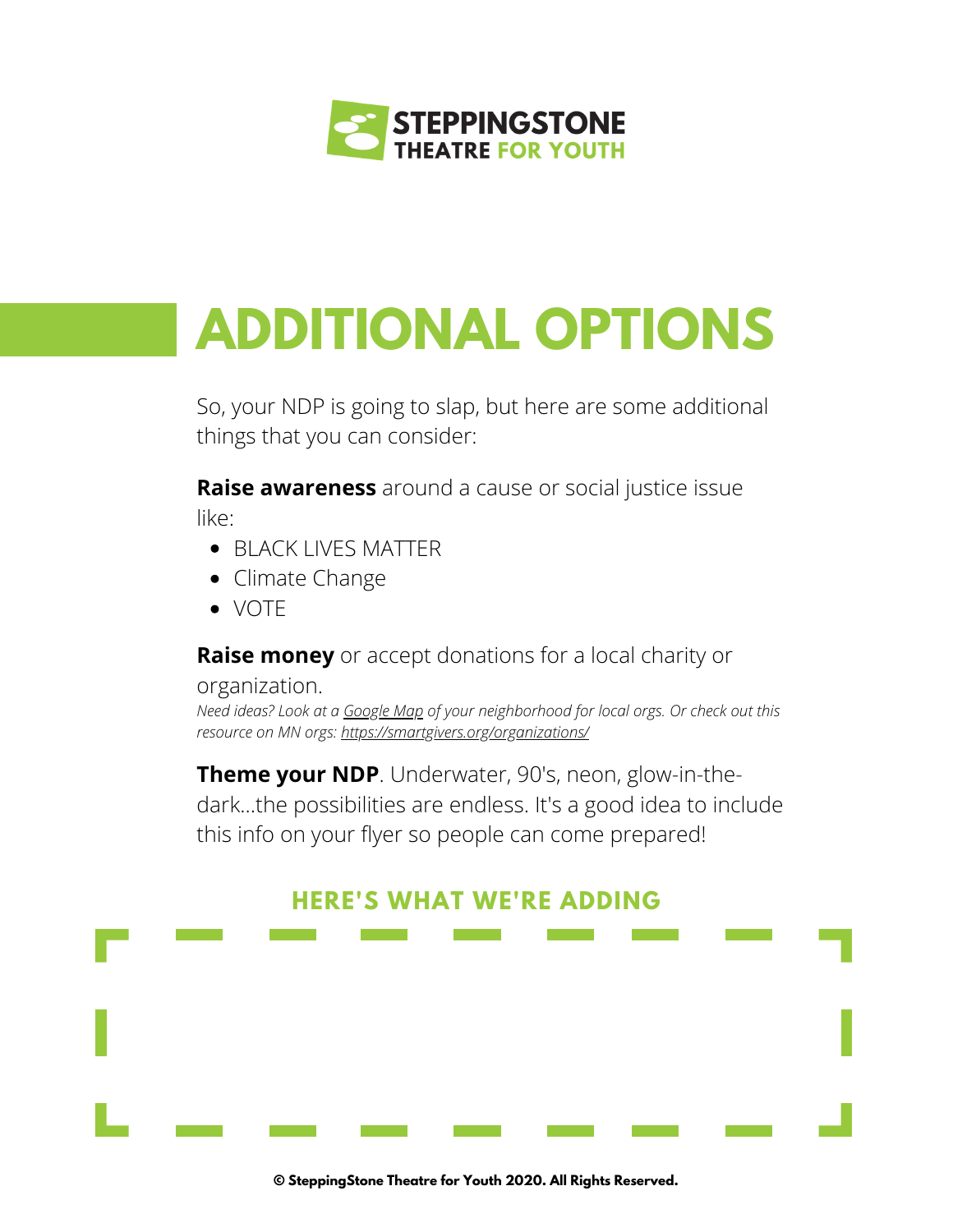

### **NDP DAY IS HERE Y'ALL**

Here are some tips to make the day awesome.

**Arrive early** with your planning team and have music popping as folks arrive.

**Welcome folks** with a wave (from a safe distance) and introduce yourself to neighbors you don't know.

**Name tags** can be a helpful visual for learning new names and creating a welcoming vibe.

**Share the mic** by encouraging others to share their favorite songs and playlists!

**Invite people to share** dance moves! And ask them to break them down into simple steps to teach the group.

**Thank folks** for stopping by!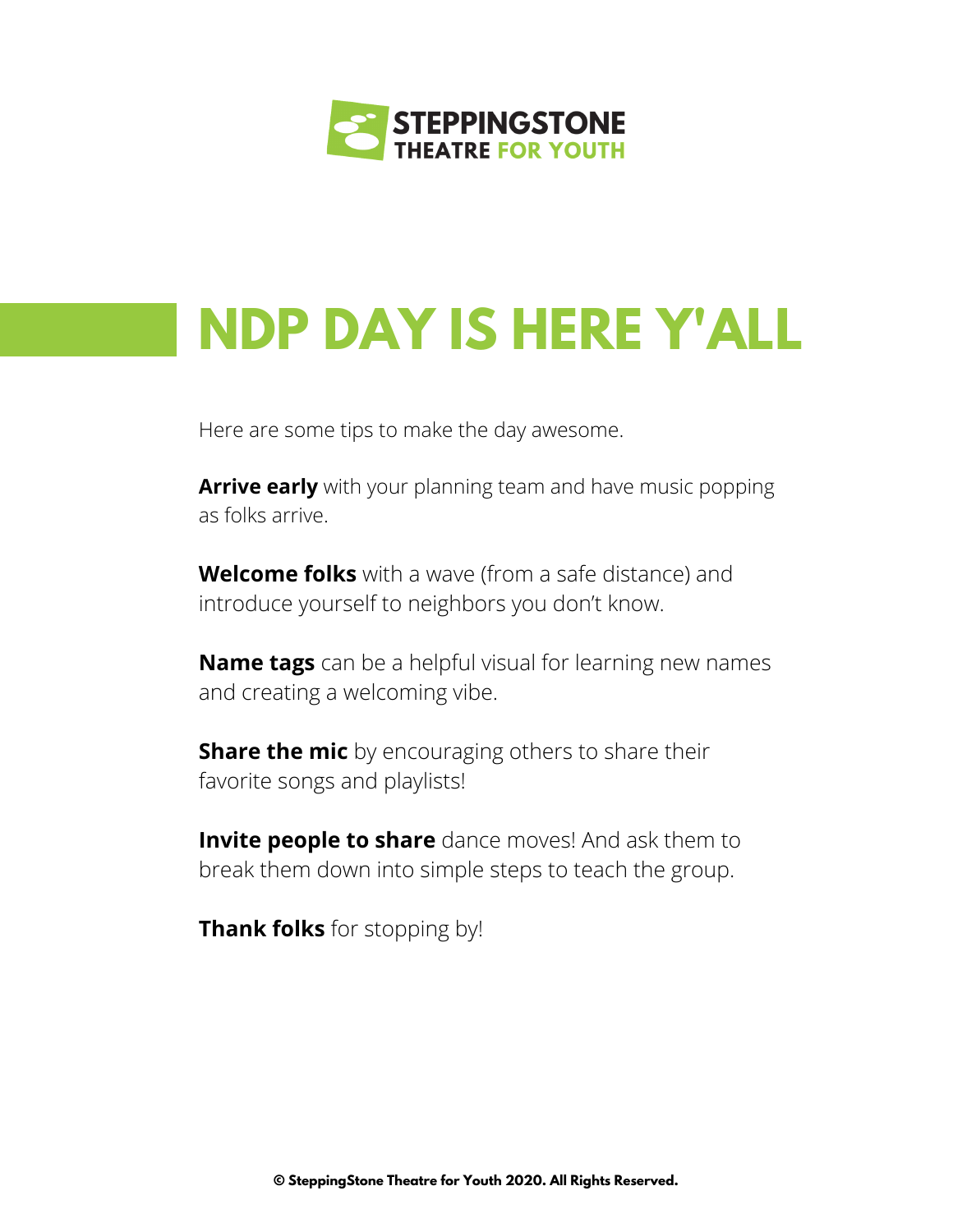

## **YOU DID IT!**

Congratulations! You successfully brought your neighborhood together and shone as the bright youth leader you are!

We'd love to celebrate with you on social media! Share your event with #YouthLedNDP #NeighborhoodDanceParty and #sstStPaul or send them to marketing@SteppingStoneTheatre.org.

#### **MY FAVORITE PART OF MY NDP**



**© SteppingStone Theatre for Youth 2020. All Rights Reserved.**